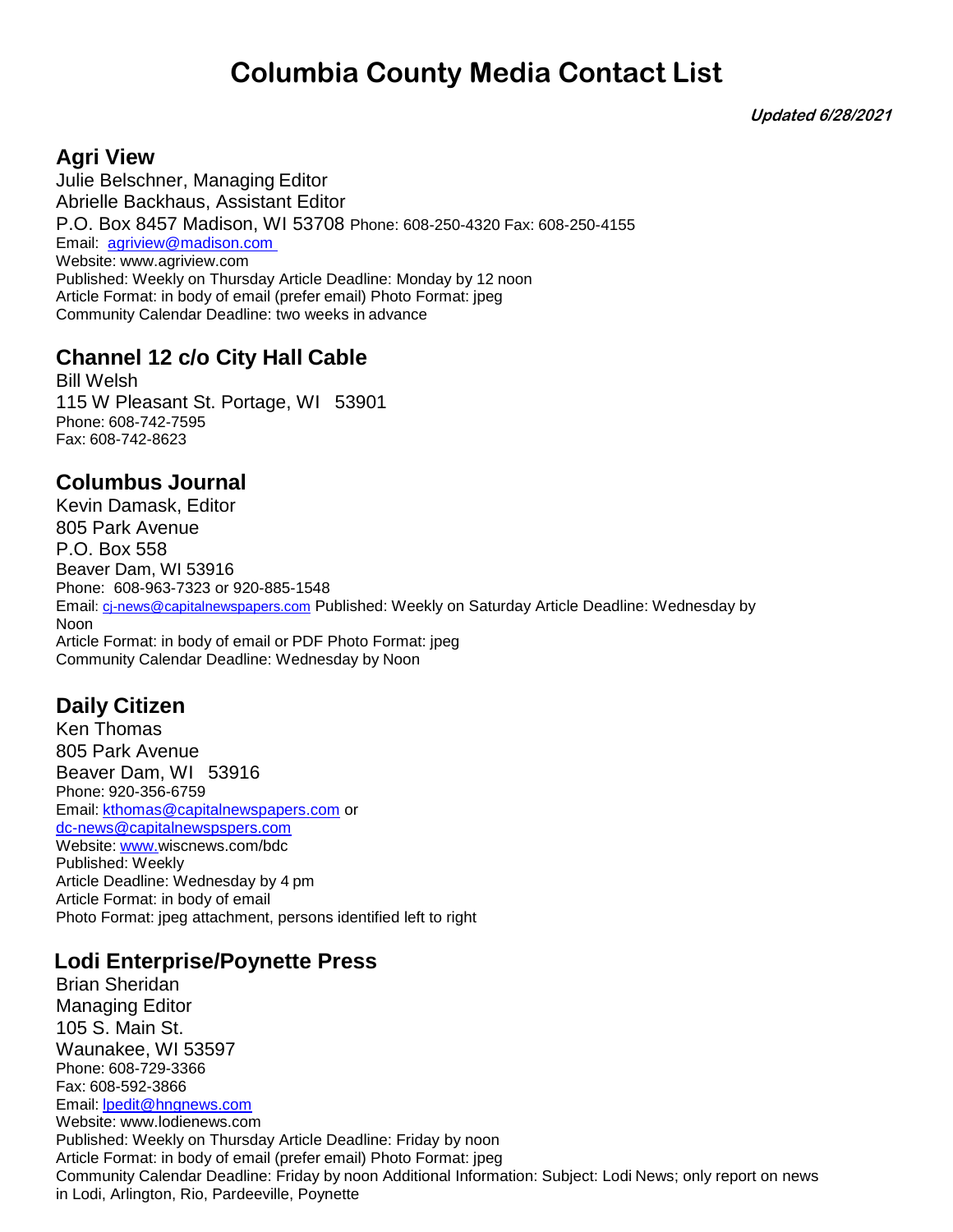**Updated 6/28/2021**

### **Pardeeville Shopper**

Candace Lestina, Owner/Editor P.O. Box 96 Pardeeville, WI 53954 Phone: 608-429-2700 thru 9/19; 920-348-3036 after 10/19 Email: [candace@pardeevilleshopper.com](mailto:candace@pardeevilleshopper.com) Website: [https://pardeevilleshopper.com](https://pardeevilleshopper.com/) Published: Weekly Ad Deadline: Wednesday, 4 pm Ad & Photo Format: PDF

## **Portage Daily Register-Shopper Stopper**

1640 LaDawn Dr. P.O. Box 470 Portage, WI 53901 Phone: 608-745-3500 Fax: 608-745-3529 Email: [pdr-news@capitalnewspapers.com](mailto:pdr-news@capitalnewspapers.com)  Website: [www.portage.scwn.com](http://www.portage.scwn.com/) Published: PDR: Daily-except Sun.; SS: Tuesday Article Format: in body of email or Word Photo Format: jpeg (send separate) Community Calendar: "Around Town" and online Additional Information: prefer email press releases

## **Rio Shopper**

235 Holmes St. Rio, WI 53960 Phone: 920-992-5253  **Email[: rioshopper@centurytel.net](mailto:rioshopper@centurytel.net)** Published: Weekly Article Deadline: Friday by 4:00 Article Format: body of email(preferred) or Word (\*not PDF) Photo Format: jpeg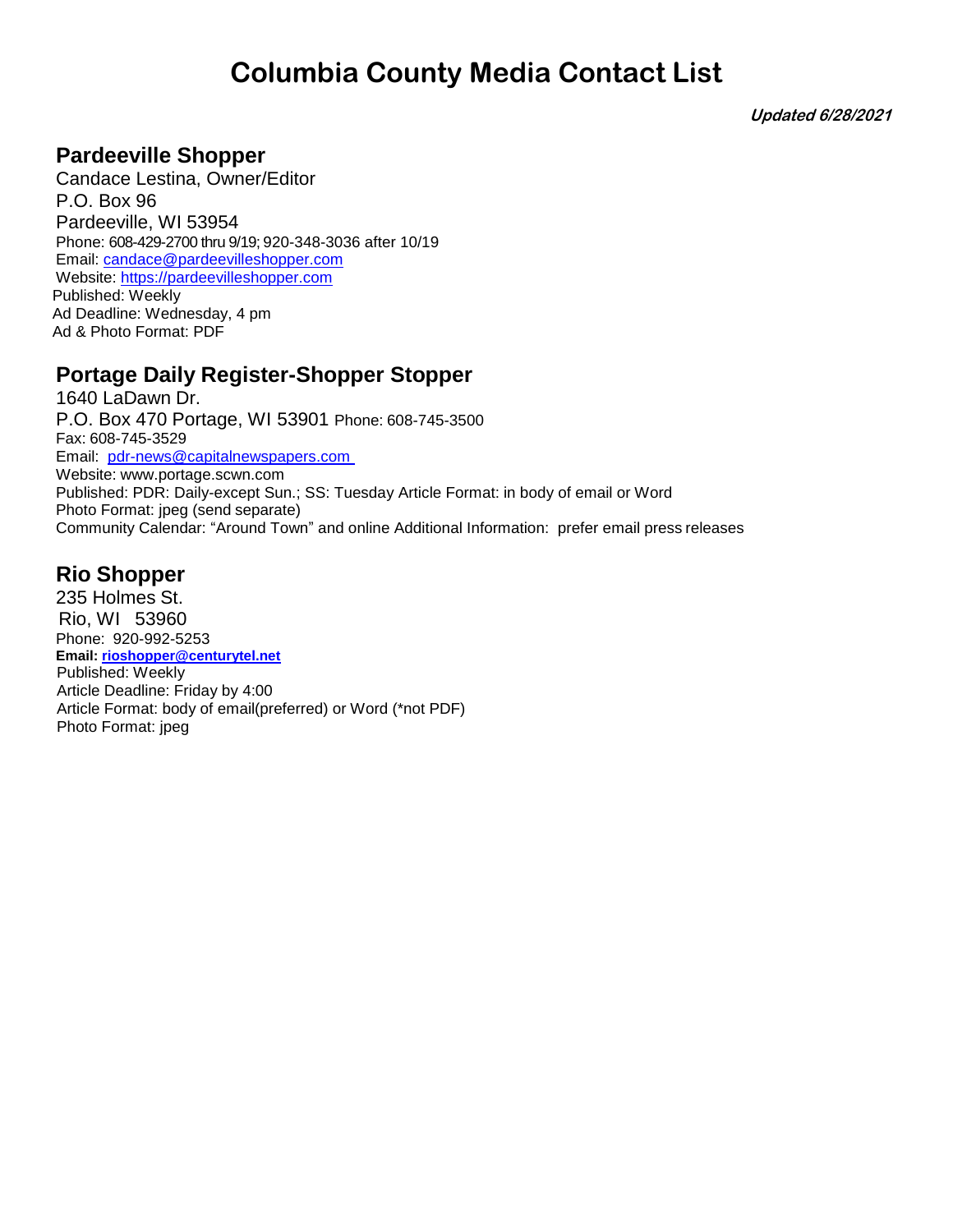**Updated 6/28/2021**

### **The Country Today**

Jim Massey 3855 Cty Hwy T Barneveld, WI 53507 Phone: 608-924-9909; 800-236-4404 Fax: 715-858-7307 Email:<thecountrytoday@ecpc.com> Website: [www.thecountrytoday.com](http://www.thecountrytoday.com/) Published: Weekly on Wednesday Article Deadline: Thursday Article Format: in body of email Photo Format: jpeg Community Calendar Deadline: two weeks in advance

## **WBKY/WDLS/WNNO Radio**

**Magnum Radio Group** N2349 WIBU Road Poynette, WI 53955 Phone: 608-635-7341 Fax: 608-635-7343 Email: [reedsnews@magnumbroadcasting.com](mailto:reedsnews@magnumbroadcasting.com) Website: [www.magnumbroadcasting.com](http://www.magnumbroadcasting.com/) Article Format: in body of email Photo Format: jpeg Community Calendar Deadline: 2 weeks before event

### **WI State Journal – Business**

Larry Avila, Business Reporter/Editor 1901 Fish Hatchery Road Madison, WI 53713 Phone: 608-252-6155 Email: [wsjmoney@madison.com](mailto:wsjmoney@madison.com) Deadline: 2 weeks in advance Website: <http://host.madison.com/wsj> Photo Format: Jpeg, high resolution

## **WI State Journal – Ag/General**

Larry Avila, Ag/Genera; Reporter 1901 Fish Hatchery Road Madison, WI 53713 Phone: 608-252-6136 Email: [LWroge@madison.com](mailto:LWroge@madison.com) Deadline: 2 weeks in advance Website: <http://host.madison.com/wsj> Photo Format: Jpeg, high resolution

#### **WPDR Radio Magnum Radio Group**

P.O. Box 448 Portage, WI 53901 Phone: 608-742-1001 Fax: 608-742-1688 Email: reedsnews@magnumbroadcasting.com Article Format: in body of email Photo Format: jpeg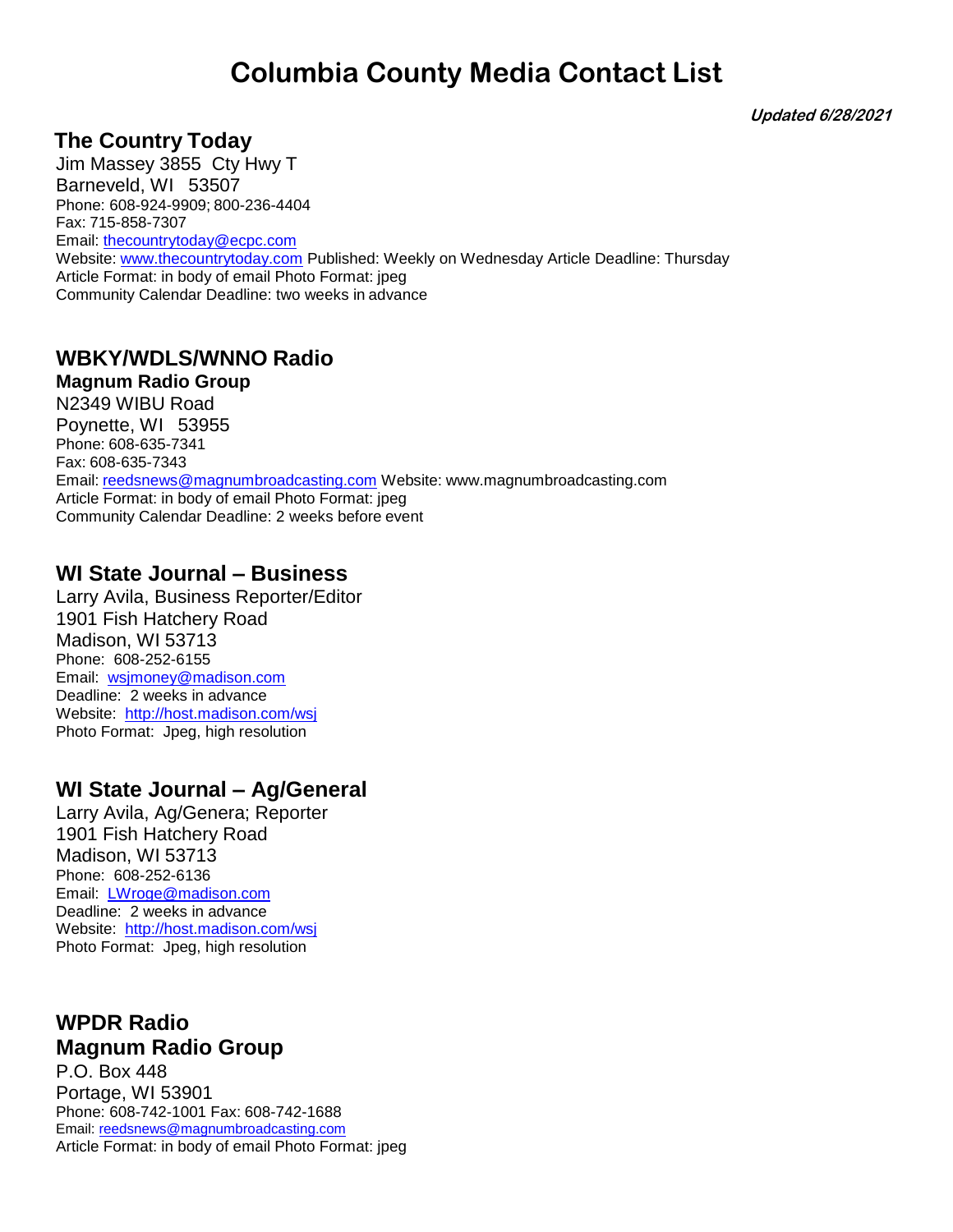**Updated 6/28/2021**

## **Wisconsin Dells Events**

Karissa Powers 201 East State St. Mauston, WI 53948 Phone: 608-847-7341 Email: [wde-news@wiscnews.com](mailto:wde-news@wiscnews.com) Published: Wednesday & Saturday Article Deadline: Wed edition by Friday; Sat edition by Wednesday Article Format: in body of email (preferred) or Word Photo Format: jpeg Community Calendar Deadline: Only run community calendar first publishing date of month – need 1 week prior to publishing date

#### **Wisconsin State Farmer**

Colleen Kottke, Editor W6119 Lost Arrow Rd. Fond du Lac, WI 54937 Phone: 920-517-2653 Email: [colleen.kottke@jrn.com](mailto:colleen.kottke@jrn.com) Website: [www.wisfarmer.com](http://www.wisfarmer.com/) Published: Weekly on Friday Article Deadline: Tuesday noon Article Format: in body of email Photo Format: jpeg Community Calendar Deadline: Tuesday afternoon

### **Wisconsin State Journal**

Matt DeFour, Education Reporter 1901 Fish Hatchery Rd Madison, WI 53713 Phone: 608-252-6144 Fax: 608-252-6119 Email: [Mdefour@madison.com](mailto:Mdefour@madison.com) Website: www.madison.com/wsj Photo format: jpeg, 500kb – 2MB Phone call tips for A1 coverage, news releases dependent upon importance

## **HNG News – Sun Prairie**

804 Liberty Blvd., Suite 209 Sun Prairie, WI 53590 Phone: 608-370-5708, ext. 175 Fax: 608-318-1931 Email: Website: [www.hgnnews.com](http://www.hgnnews.com/)

## **WISC-TV**

Stephanie Fryer 7025 Raymond Road Madison, WI 53719 Phone: 608-271-4321 Fax: 608-271-0800 Email: [sfryer@wisctv.com](mailto:sfryer@wisctv.com) or [tips@channel3000.com](mailto:tips@channel3000.com) Website: [www.channel3000.com](http://www.channel3000.com/) Article Format: in body of email (preferred) Photo Format: jpeg